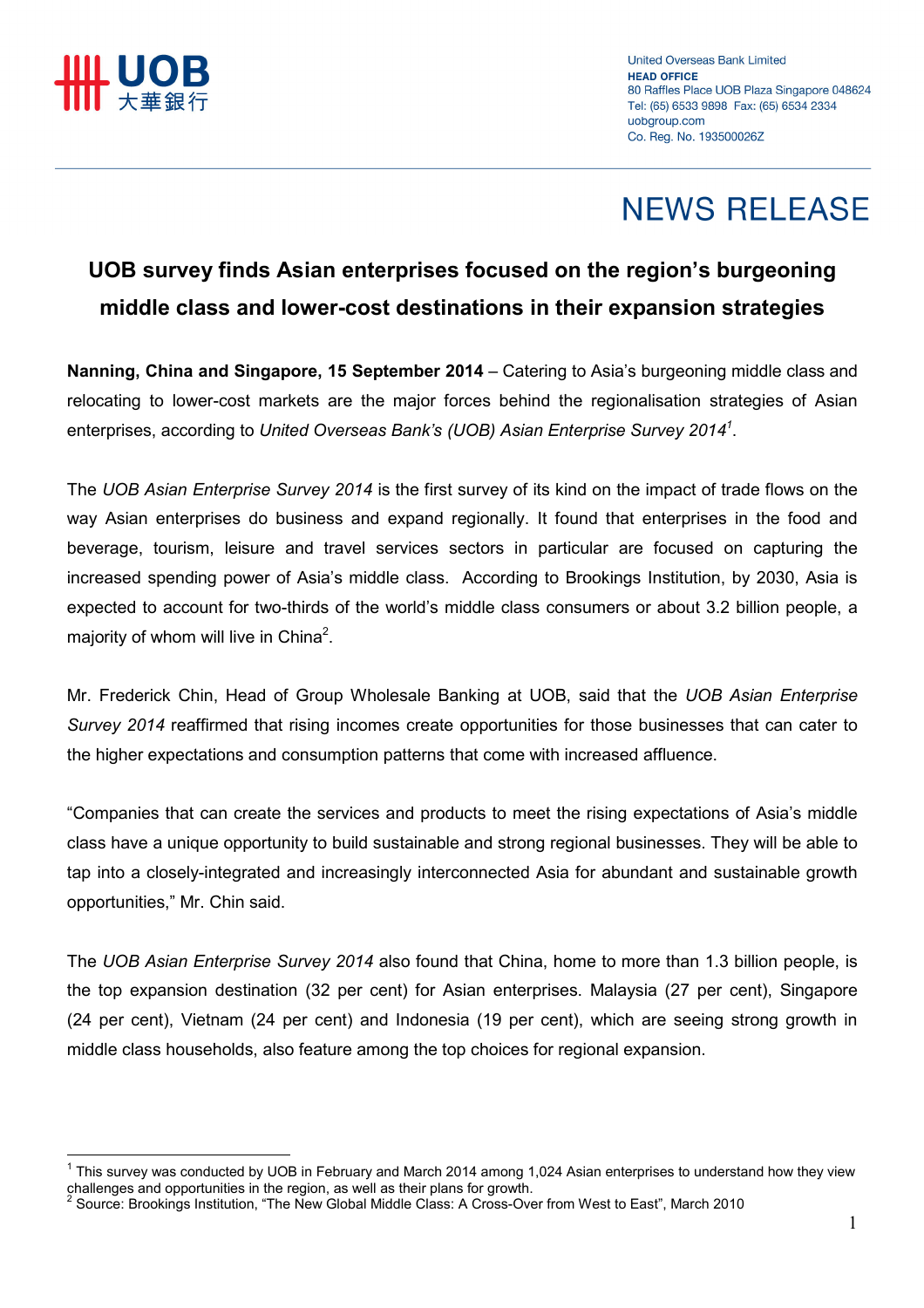**United Overseas Bank Limited HEAD OFFICE** 80 Raffles Place UOB Plaza Singapore 048624 Tel: (65) 6533 9898 Fax: (65) 6534 2334 uobgroup.com Co. Rea. No. 193500026Z

# **NEWS RELEASE**

#### Businesses search for profits in lower-cost locations and new markets

Even as opportunities to serve Asia's rising middle class abound, many Asian enterprises are grappling with the increasing cost of doing business in the region. Twenty-two per cent of the respondents cited rising costs as the main factor limiting their business growth while 15 per cent said their regionalisation plans were affected by labour shortage.

Enterprises in the manufacturing sector in particular say that they are looking to set up facilities in relatively less expensive markets such as Vietnam and Myanmar.

Mr. Suan Teck Kin, Senior Economist, UOB said, "Production and labour costs in developed cities in China and Singapore are inching upwards. As a result, Asian enterprises are now exploring lower-cost cities within China or are relocating their labour-intensive operations to less expensive Southeast Asian countries. This allows businesses to trim their costs and remain connected to Asia's large middle class consumer base."

Forty per cent of Chinese enterprises surveyed said they were considering moving from recent growth hotspots in the Pearl River Delta and the Yangtze River Delta to emerging consumer markets in lower-cost areas in Southwestern and Central China such as Nanning, Chongqing and Chengdu.

### Relationships matter when selecting a new business location

In choosing their next regional expansion destination, Asian enterprises also tend to rely on opinions found in social networks and by word-of-mouth. The UOB Asian Enterprise Survey 2014 found that almost half of the business leaders surveyed depend on the advice of personal and business contacts with a similar language or culture (24 per cent) or trade associations and financial advisers (20 per cent) when making decisions on when and how to expand regionally.

This 'network effect' has been a key factor driving the Memorandum of Understanding between UOB and the China Council for the Promotion of International Trade which is aimed at increasing foreign investment and trade between China and Southeast Asia.